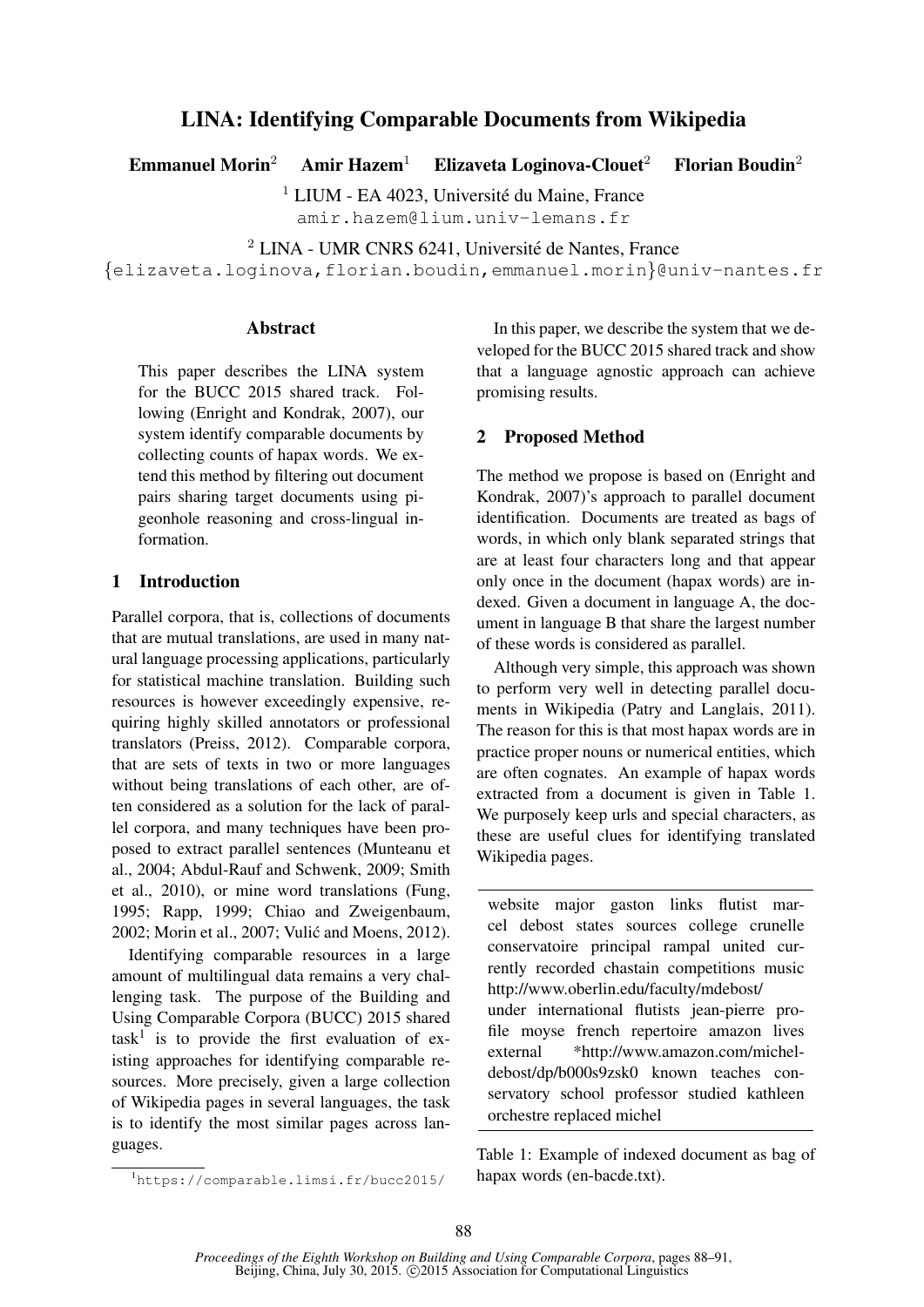Here, we experiment with this approach for detecting near-parallel (comparable) documents. Following (Patry and Langlais, 2011), we first search for the potential source-target document pairs. To do so, we select for each document in the source language, the  $N = 20$  documents in the target language that share the largest number of hapax words (hereafter *baseline*).

Scoring each pair of documents independently of other candidate pairs leads to several source documents being paired to a same target document. As indicated in Table 2, the percentage of English articles that are paired with multiple source documents is high (57.3% for French and 60.4% for German). To address this problem, we remove potential multiple source documents by keeping the document pairs with the highest number of shared words (hereafter *pigeonhole*). This strategy greatly reduces the number of multiply assigned source documents from roughly 60% to 10%. This in turn removes needlessly paired documents and greatly improves the effectiveness of the method.

| <b>Strategy</b>   | $FR\rightarrow EN$ | $DE{\rightarrow}EN$ |
|-------------------|--------------------|---------------------|
| baseline          | 57.3               | 60.4                |
| + pigeonhole      | 10.7               | 10.8                |
| $+$ cross-lingual | 3.7                | 34                  |

Table 2: Percentage of English articles that are paired with multiple French or German articles on the training data.

In an attempt to break the remaining score ties between document pairs, we further extend our model to exploit cross-lingual information. When multiple source documents are paired to a given English document with the same score, we use the paired documents in a third language to order them (hereafter *cross-lingual*). Here we make two assumptions that are valid for the BUCC 2015 shared Task: (1) we have access to comparable documents in a third language, and (2) source documents should be paired 1-to-1 with target documents.

An example of two French documents (doc $_{\text{fr}}$  1 and  $doc<sub>fr</sub>$  2) being paired to the same English document  $(doc_{en})$  is given in Figure 1. We use the German document (doc<sub>de</sub>) paired with doc<sub>en</sub> and select the French document that shares the largest number of hapax words, which for this example is

docfr 2. This strategy further reduces the number of multiply assigned source documents from 10% to less than 4%.



Figure 1: Example of the use of cross-lingual information to order multiple documents that received the same scores. The number of shared words are labelled on the edges.

## 3 Experiments

#### 3.1 Experimental settings

The BUCC 2015 shared task consists in returning for each Wikipedia page in a source language, up to five ranked suggestions to its linked page in English. Inter-language links, that is, links from a page in one language to an equivalent page in another language, are used to evaluate the effectiveness of the systems. Here, we only focus on the French-English and German-English pairs. Following the task guidelines, we use the following evaluation measures investigate the effectiveness of our method:

- *Mean Average Precision* (MAP). Average of precisions computed at the point of each correctly paired document in the ranked list of paired documents.
- *Success* (Succ.). Precision computed on the first returned paired document.
- *Precision at* 5 (P@5). Precision computed on the 5 topmost paired documents.

## 3.2 Results

Results are presented in Table 3. Overall, we observe that the two strategies that filter out multiply assigned source documents improve the performance of the method. The largest part of the improvement comes from using pigeonhole reasoning. The use of cross-lingual information to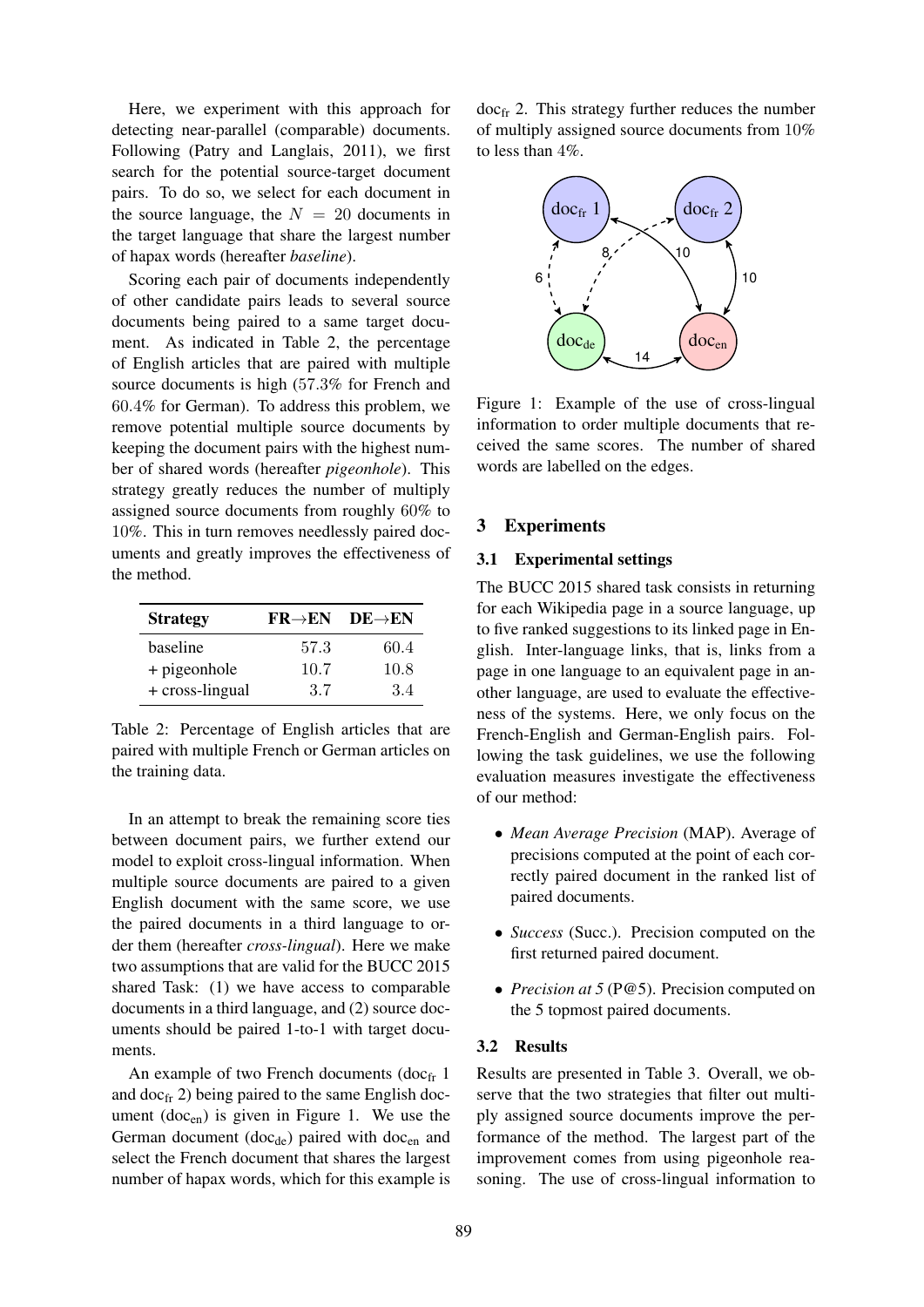|                                 | $FR \rightarrow EN$ |           |      |  |                                                                                              | $DE \rightarrow EN$ |         |      |        |  |                                                         |  |
|---------------------------------|---------------------|-----------|------|--|----------------------------------------------------------------------------------------------|---------------------|---------|------|--------|--|---------------------------------------------------------|--|
|                                 | Train               |           | Test |  | Train                                                                                        |                     |         | Test |        |  |                                                         |  |
| <b>Strategy</b>                 |                     |           |      |  |                                                                                              |                     |         |      |        |  | MAP Succ. P@5 MAP Succ. P@5 MAP Succ. P@5 MAP Succ. P@5 |  |
| baseline                        |                     | 31.4 28.0 |      |  |                                                                                              |                     |         |      |        |  | 7.4 32.9 30.0 7.5 28.7 24.9 6.9 29.0 24.9 7.1           |  |
| + pigeonhole<br>+ cross-lingual |                     |           |      |  | $57.7 \quad 56.4 \quad 11.9 \quad - \quad -$<br>58.9 57.7 12.1 59.0 57.7 12.1 62.3 60.9 12.8 |                     | $-61.6$ | 60.1 | - 12.8 |  | 62.2 60.7 12.8                                          |  |

Table 3: Performance in terms of MAP, success (Succ.) and precision at 5 (P@5) of our model.

break ties between the remaining multiply assigned source documents only gives a small improvement. We assume that the limited number of potential source-target document pairs we use in our experiments ( $N = 20$ ) is a reason for this.

Interestingly, results are consistent across languages and datasets (test and train). Our best configuration, that is, with pigeonhole and crosslingual, achieves nearly 60% of success for the first returned pair. Here we show that a simple and straightforward approach that requires no language-specific resources still yields some interesting results.

## 4 Discussion

In this paper we described the LINA system for the BUCC 2015 shared track. We proposed to extend (Enright and Kondrak, 2007)'s approach to parallel document identification by filtering out document pairs sharing target documents using pigeonhole reasoning and cross-lingual information. Experimental results show that our system identifies comparable documents with a precision of about 60%.

Scoring document pairs using the number of shared hapax words was first intended to be a baseline for comparison purposes. We tried a finer grained scoring approach relying on bilingual dictionaries and information retrieval weighting schemes. For reasonable computation time, we were unable to include low-frequency words in our system. Partial results were very low and we are still in the process of investigating the reasons for this.

## Acknowledgments

This work is supported by the French National Research Agency under grant ANR-12-CORD-0020.

#### References

- Sadaf Abdul-Rauf and Holger Schwenk. 2009. On the use of comparable corpora to improve SMT performance. In *Proceedings of the 12th Conference of the European Chapter of the Association for Computational Linguistics*, pages 16–23, Athens, Greece.
- Yun-Chuang Chiao and Pierre Zweigenbaum. 2002. Looking for candidate translational equivalents in specialized, comparable corpora. In *Proceedings of the 19th International Conference on Computational Linguistics - Volume 2*, COLING '02, pages 1–5, Stroudsburg, PA, USA. Association for Computational Linguistics.
- Jessica Enright and Grzegorz Kondrak. 2007. A fast method for parallel document identification. In *Human Language Technologies 2007: The Conference of the North American Chapter of the Association for Computational Linguistics (NAACL'07)*, pages 29–32, Rochester, New York, USA.
- Pascale Fung. 1995. Compiling bilingual lexicon entries from a non-parallel english-chinese corpus. In *Proceedings of the 3rd Annual Workshop on Very Large Corpora (VLC'95)*, pages 173–183, Cambridge, MA, USA.
- Emmanuel Morin, Beatrice Daille, Koichi Takeuchi, ´ and Kyo Kageura. 2007. Bilingual terminology mining - using brain, not brawn comparable corpora. In *Proceedings of the 45th Annual Meeting of the Association of Computational Linguistics*, pages 664– 671, Prague, Czech Republic, June. Association for Computational Linguistics.
- Dragos Stefan Munteanu, Alexander Fraser, and Daniel Marcu. 2004. Improved machine translation performance via parallel sentence extraction from comparable corpora. In Daniel Marcu Susan Dumais and Salim Roukos, editors, *HLT-NAACL 2004: Main Proceedings*, pages 265–272, Boston, Massachusetts, USA, May 2 - May 7. Association for Computational Linguistics.
- Alexandre Patry and Philippe Langlais. 2011. Identifying parallel documents from a large bilingual collection of texts: Application to parallel article extraction in wikipedia. In *Proceedings of the 4th Workshop on Building and Using Comparable Corpora (BUCC'11)*, pages 87–95, Portland, Oregon, USA.